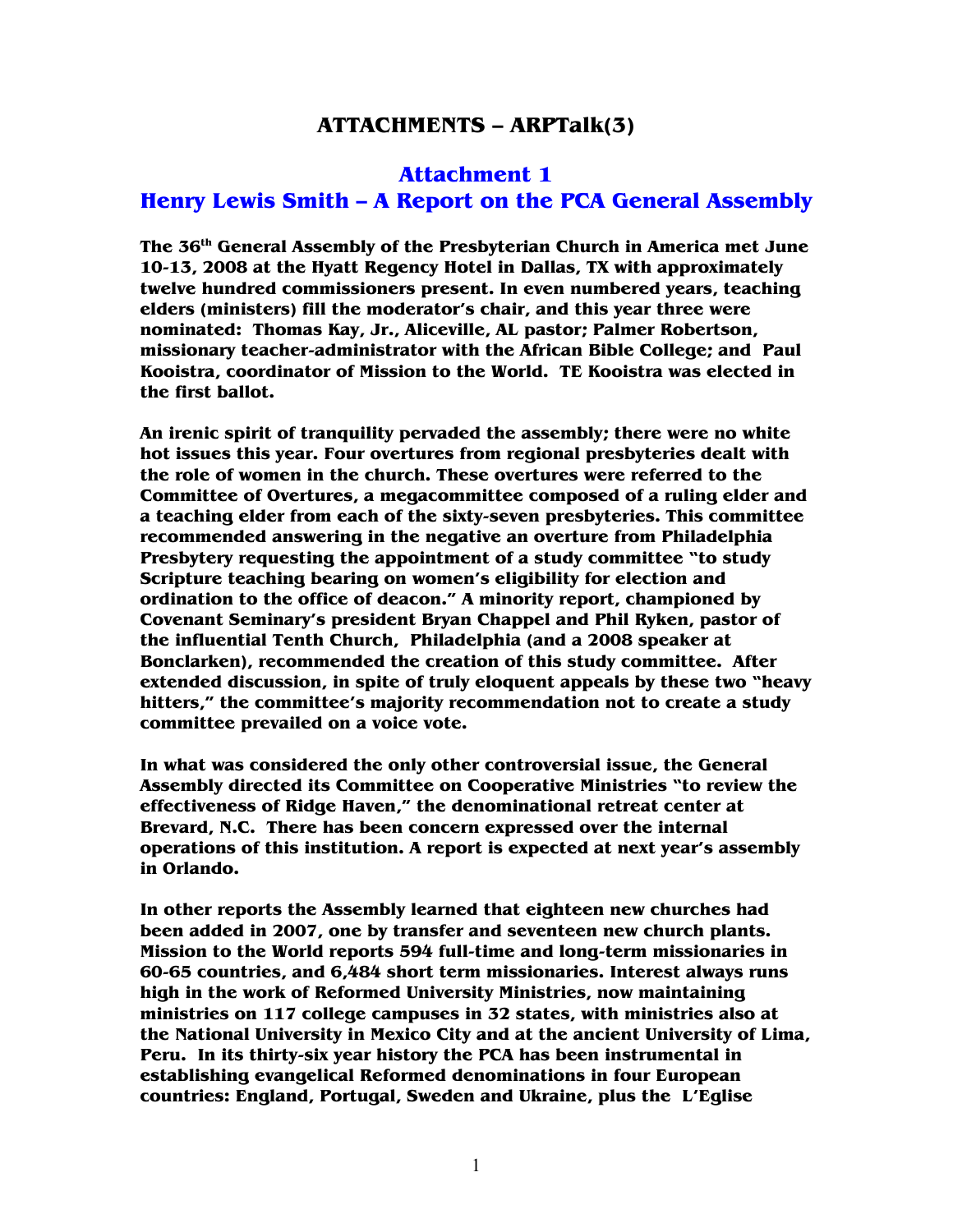**Reformee Du Quebec, as well as sending pastors to assist in renewal in congregation of the Free Church of Scotland—AT THE REQUEST OF THESE CONGREGATIONS. There are now thirty-five African-American pastors in the PCA. Total membership in the PCA is 342,041, an increase of 2% over the previous year. Total per capita giving was \$2517.** 

**Henry Lewis Smith** 

## **Attachment 2**

# **Bryan Crotts – First Presbytery Charlotte Area Pastors' Lunch Report – July 7, 2008**

- **The Presbytery lunch meets 6 times per year at the Huntersville Church**
- **Huntersville is accessible to the greater region Charlotte, Concord, Gastonia and Statesville areas**
- **The purpose of the lunch is to promote fellowship, encouragement and to discuss issues relevant to church and presbytery life**
- **The lunch is open to all ministers in the Presbytery, though geography binds us to primarily the Charlotte area**
- **Invitation is via email to all ministers with personal email addresses listed in the latest copy of General Synod minutes, through email updates from The ARP magazine and general word of mouth**
- **Various topics have been discussed in the last two years of this lunch ministry:** 
	- o **The Pastor & Prayer**
	- o **How Our Preaching Has Changed During Our Ministry**
	- o **Pastoring Your Family**
	- o **Marriage & Ministry**
	- o **Longevity in Ministry**
	- o **Loving Your Flock**
	- o **Resources for Biblical Pastoral Ministry**
- **Speakers or discussion facilitators are one of our own who has a burden to discuss a relevant topic**
- **Each July we have held roundtable discussions concerning the previous month's Presbytery & Synod events**
- **In July 2007 the discussion was centered around the Report of the Vision Committee**
- **In July 2008 our focus was on both Presbytery & Synod concerns**
- **Some of our discussion led to the following areas of concern:** 
	- o **Pragmatism Important business is often pushed to the end of the day or week as we spend so much time "promoting" good things (speakers, events, guests, etc.), but at the expense of doing our business well. Many watch the clock during meetings and much business is "ram rod" through**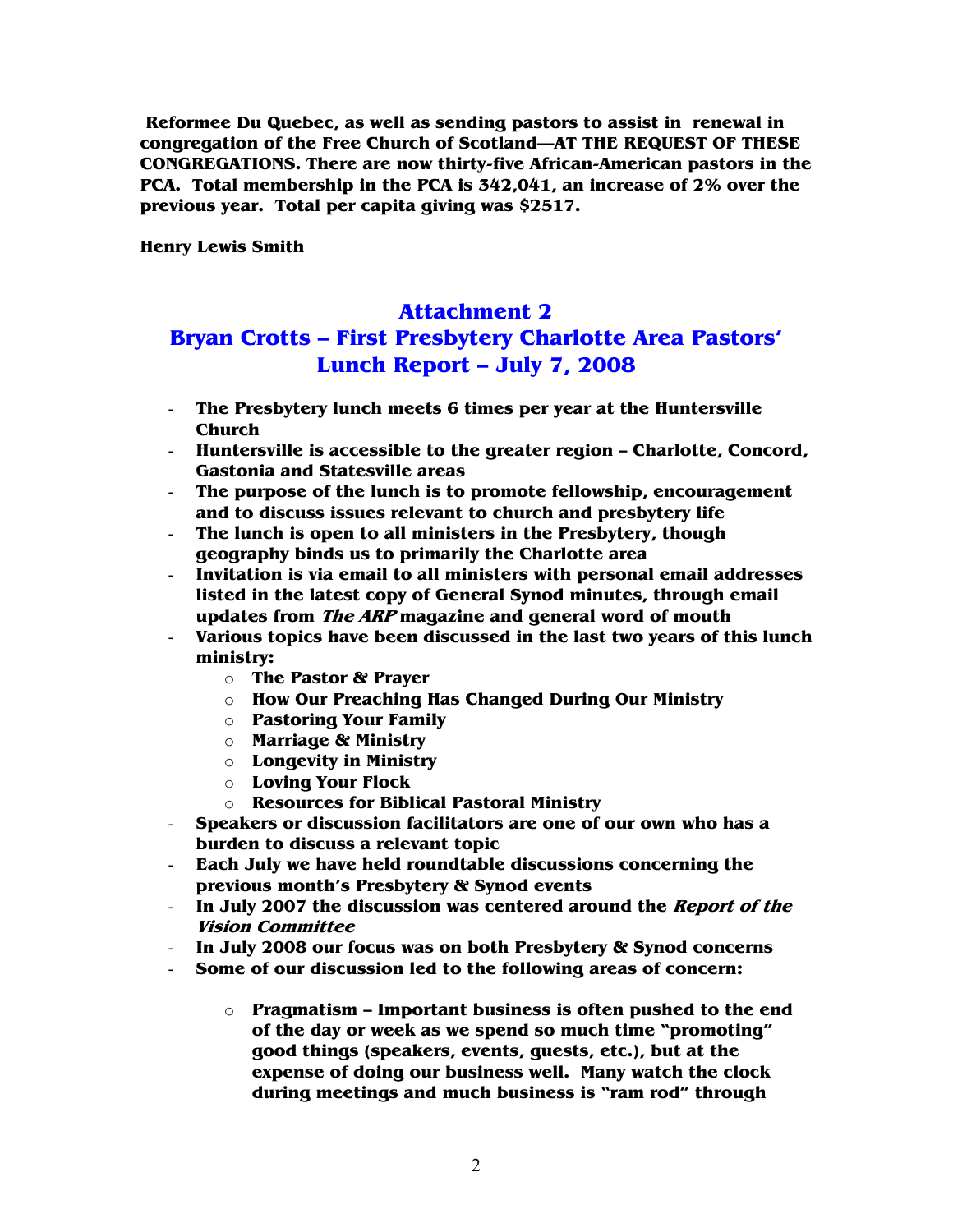**without careful deliberation. The Presbytery is weakened by the end of the day due to Presbyters leaving while important business is on the table. Often the question is called on an important matter and many are not ready to vote. It was said that many ruling elders end up "bumfuzzled" and are forced to make an ill-informed vote. That is to say, they don't understand why all the fuss over an issue or are confused over terminology, etc.** 

- o **Division: It was discussed that in a deliberative body, some will choose different sides of an issue. Issues of debate will certainly stir the emotions. There seems to be a problem of polarization within our court. It was noted that one would not want the extremes of shallow consensus or the taking up of weapons against brothers with differing views. Consensus was that we need to reach out to our brothers with differing views, yet remain principled in our own decisions.**
- o **Disorder: The moderator of Presbytery noted that the summer meeting was characterized by much speaking out of order. He recognized his part in allowing it to take place. Discussion was held concerning the need to show up to meetings on time, prepared to spend appropriate time on issues, dress for the occasion, and to show proper protocol (standing, being recognized, and stating name & church). It was also noted that the issues should be debated while addressing the moderator, not a fellow member of the court. Importantly, it was noted that good committee leadership might prove whether or not we can expediently handle matters (proper reports sent on time, clear information, right processes followed, etc.). It seems we spend much time helping committees follow proper procedure. Two ad hoc committees will likely help us better solve these problems.**
- o **The Presbytery as the Main Court: It seems to many that the end result desired is driving business, not our polity. Language from churches calling a minister or from an agency or committee forces the Presbytery to deal with matters that don't fit within our Manual of Procedure. It was noted that those calling a minister need to "dance to the tune" of the Presbytery, not we to their tune.**
- o **Devolution of Power: Noted was the lack of checks and balances as too much authority lies within the power of too few**
- o **Amount of Business: The need for four stated meetings with appropriate committee deadlines was discussed. Stated**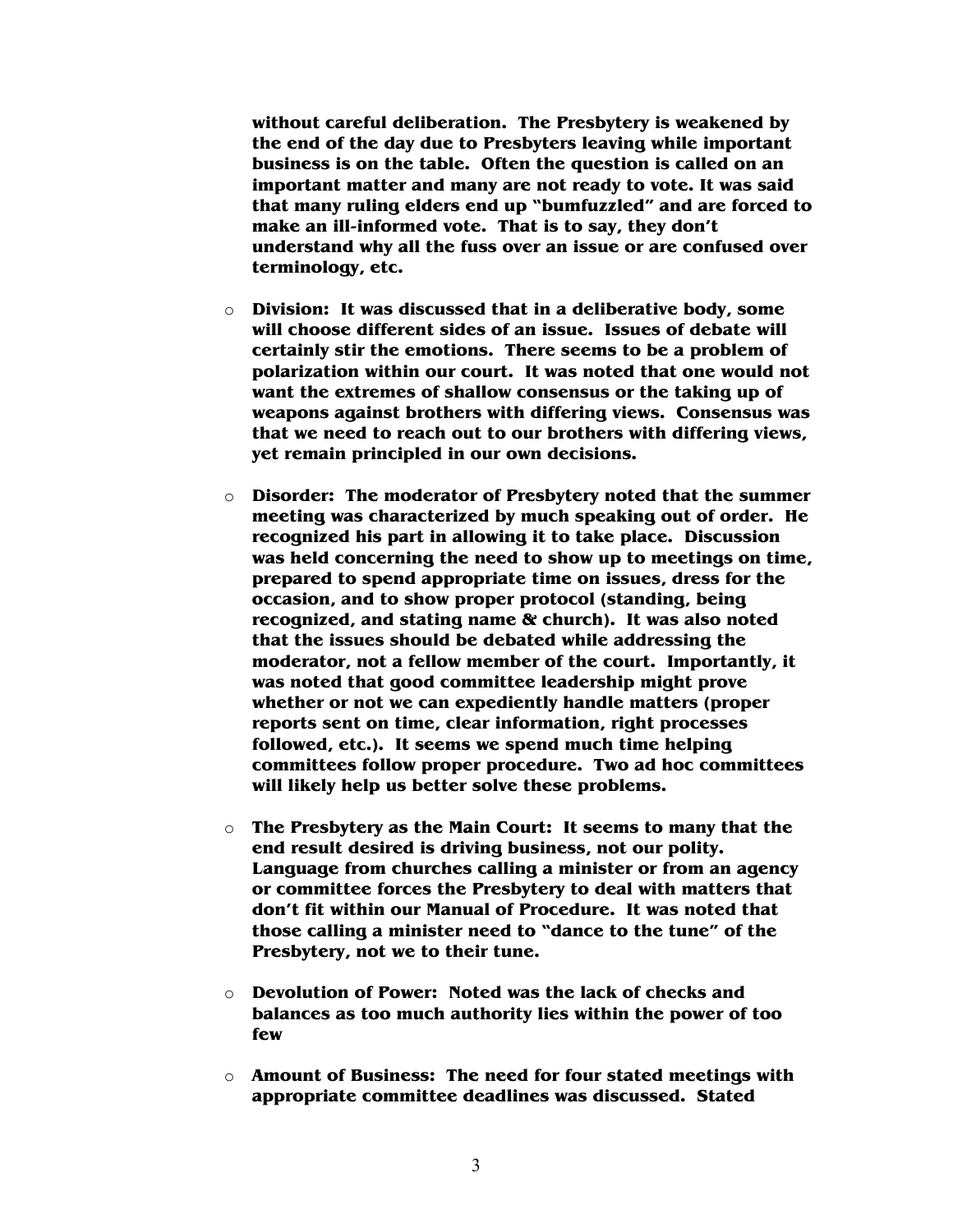**meetings don't get moving until after lunch, summer meeting is too short, and called meetings are called too quickly to inform Presbyters of important issues to be acted upon.** 

- o **Erskine College & Seminary: Discussion was held concerning the apparent theological divide within the Presbytery. Some are concerned with issues of neo-Orthodoxy, matters of the view of the Bible, etc. while others are not. The divide in both Presbytery and Synod concerning the view of the Bible was of significant concern in our discussion.**
- **Our plans for the September 10th lunch are to discuss the issue of inerrant and infallible**

**Bryan Crotts** 

## **Attachment 3 William Evans - Some Reflections by a Christian College Professor Taken from Reformation 21**

### **http://www.reformation21.org/featured/some-reflections-by-achristian-college-professor.php**

 **In my recent travels and conversations, the topics of Dr. Peter Enns' book and the author's relationship with Westminster Theological Seminary in Philadelphia have come up repeatedly. Dr. Enns is the author of Inspiration and Incarnation: Evangelicals and the Problem of the Old Testament (Baker, 2005), a volume that has provoked much discussion in Reformed and Evangelical circles. He is also a tenured professor of Old Testament at Westminster Seminary.** 

 **In brief, Enns contends that the phenomena of Scripture pose real problems for the traditional evangelical understanding of the inspiration and authority of the Bible. For example, he notes the way that the book of Genesis presupposes an ancient understanding of the structure of the cosmos, and suggests that Genesis contains mythic elements that are also reflected in ancient Near Eastern documents such as Enuma Elish. He implicitly argues that Moses could not have written the Pentateuch because the "linguistic evidence" does not support such a claim (pp. 51- 52). He maintains that the Old Testament contains a good deal of "theological diversity" in which different and even conflicting things are taught in different places (pp. 71-112). Finally, he contends that the New Testament writers' use of the Old Testament is consistent with the hermeneutical approaches prevalent in Second Temple Judaism, and that these New Testament writers persistently engage in "eisegesis" rather than the exegesis of Old Testament texts (pp. 113-165). That is to say, they**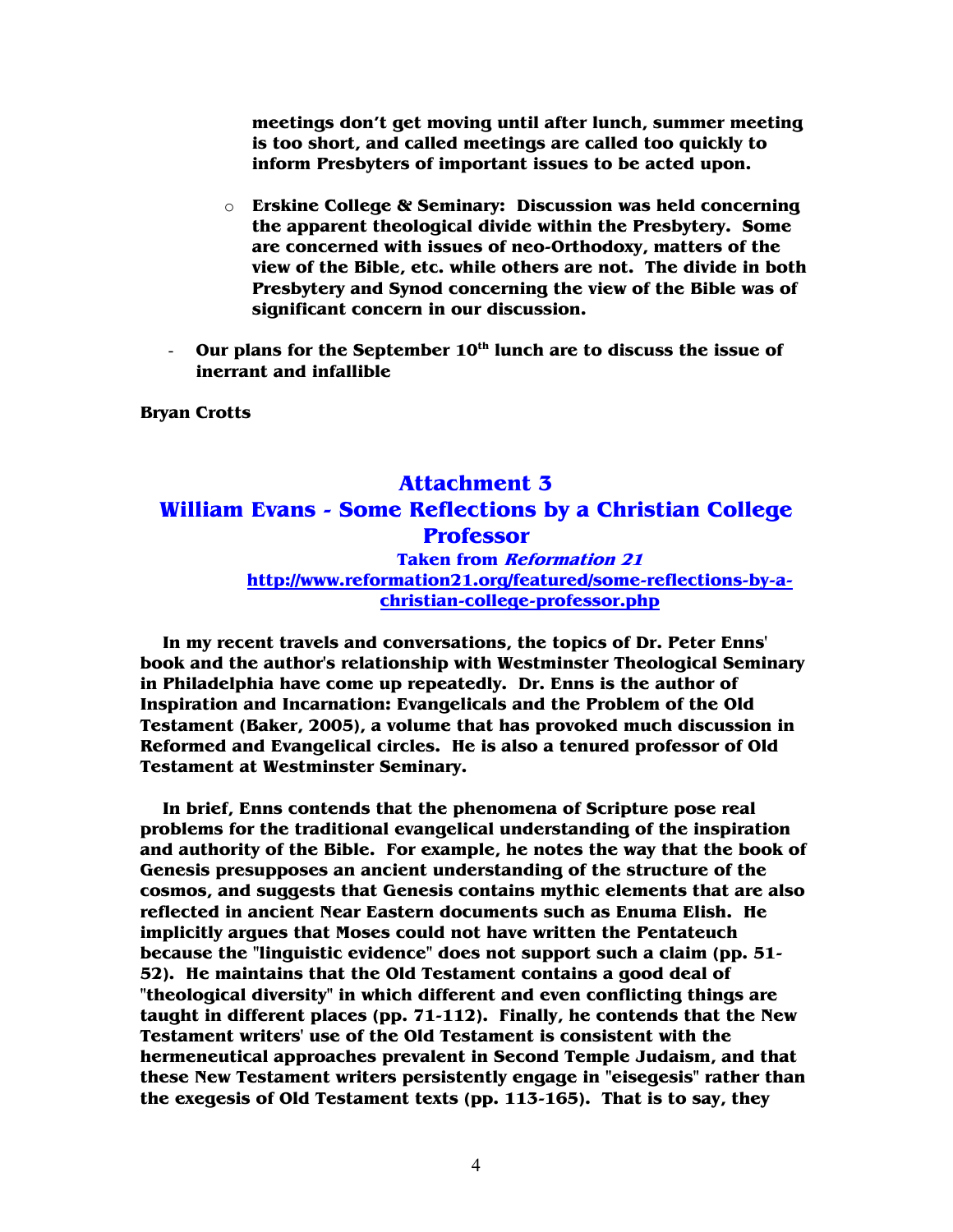**"read into" Old Testament texts distinctively Christian meanings that could not have been intended by the original authors.** 

 **Because of these "problems" and "messiness," Enns contends that we must adopt an "incarnational" understanding of Scripture, and that such an approach will enable us to do justice to the profoundly human character of the Bible. In other words, Enns suggests that just as Jesus Christ is fully divine and fully human, so also Scripture should be understood not only as the Word of God, but also as profoundly human in that the texts of Scripture must be understood in terms of the historical and cultural context in which they were written (pp. 17-21). Repeatedly he contends that God has chosen to "incarnate" his word in human thought and language, with the limitations and foibles that accompany genuine humanity. The failure by evangelicals to do justice to the Bible's humanity has led, Enns argues, to "scriptural docetism" (p. 18).** 

 **Reaction to the book has been mixed. Some have acclaimed it as "honest," "refreshing," "constructive," and so on (see the cover blurbs). Others have concluded that the views expressed in it are incompatible with a high view of Scripture and with Chapter 1 of the Westminster Confession of Faith. Here we will recall that all Westminster Seminary faculty members must subscribe ex animo to the Westminster Standards. Reports emanating from the Westminster campus suggest that the faculty itself is profoundly divided over the question of whether Enns' views fall within the bounds of confessional orthodoxy, and we recently learned that the Westminster Board of Trustees voted on March 26, 2008 to suspend Dr. Enns from his teaching position at the end of the spring semester. A recommendation regarding Enns' future at the seminary will be made to the Board by the Institutional Personnel Committee when the Board meets again in May of 2008.** 

 **Having already read some of Dr. Enns' shorter writings, and having attended a colloquium on Enns' book at the 2006 annual meeting of the Evangelical Theological Society, I recently finished reading Inspiration and Incarnation, and thought that I would share some thoughts about the volume. [1]** 

### **Some Words of Appreciation**

 **On a positive note, I quickly sensed that Enns is a capable scholar--he has a command of the data pertaining to the ancient Near Eastern background of the Old Testament and to Second Temple Judaism. The book is also written in a reasonably clear and accessible way; in fact, it is intended for the non-specialist. His treatment of the hermeneutical context of the New Testament and its location in the world of Second Temple Judaism is, on the whole, provocative and insightful. There can be little doubt that the New Testament writers were working with a hermeneutic that differs in some important ways from the "grammatical-**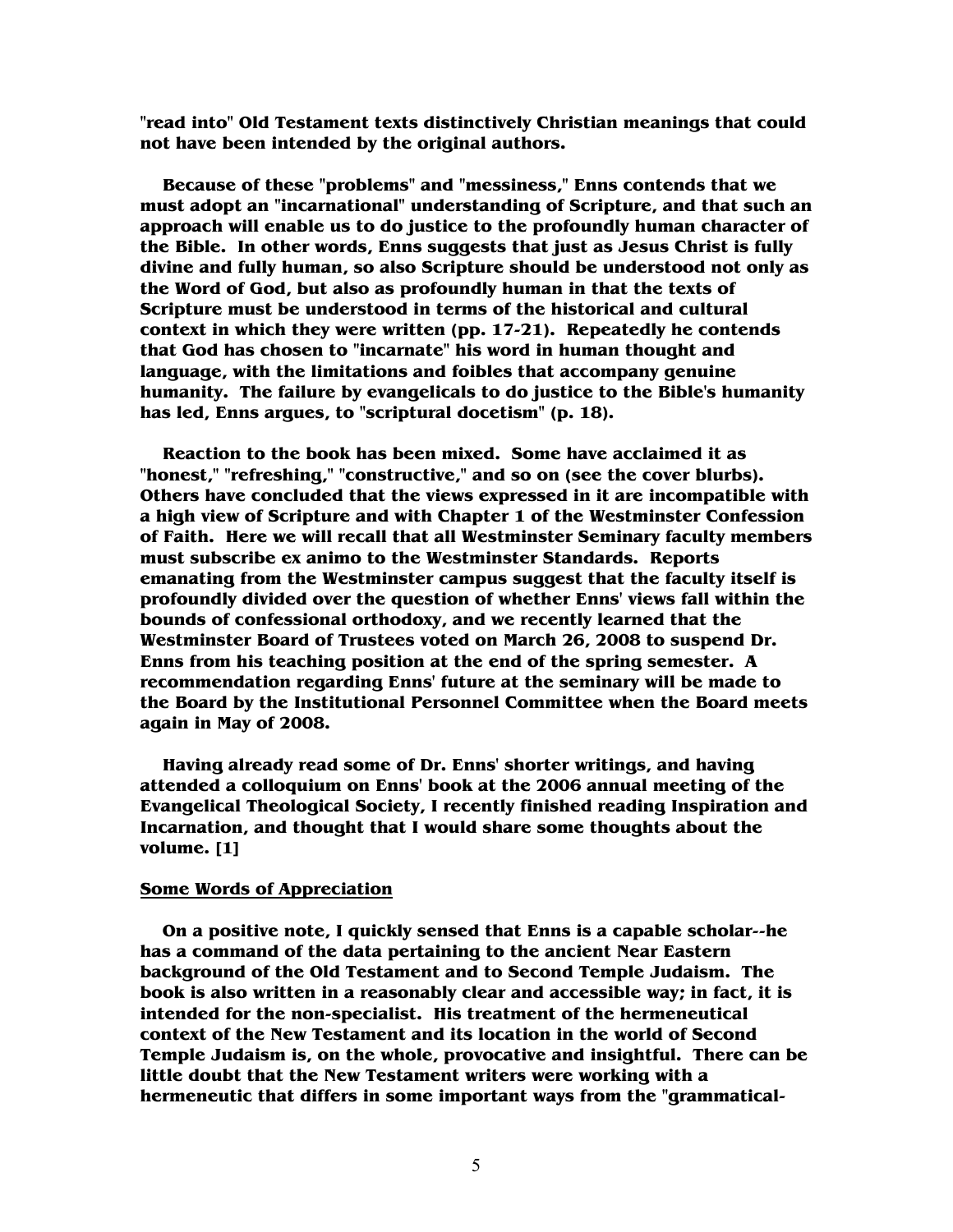**historical" approach that is often taught in evangelical seminaries today. However we might wish to phrase it precisely, some sort of sensus plenior dimension is present in these texts. As I read him, Enns' stance on these issues is not far from that of some careful evangelical scholars in that he recognizes that the apostolic exegesis has implications for how we should handle the Old Testament, but he also recognizes that we cannot simply recapitulate the apostolic exegesis without remainder (pp. 156-160). Likewise, Enns' handling of the ANE context of the creation narrative in Genesis 1 should not surprise or shock anyone who is familiar with the work of "framework hypothesis" advocates such as the late Meredith Kline. Enns is also doubtless correct in saying that sometimes we sense problems in Scripture because we have imposed alien categories upon the text. Finally, Enns has a valid point in his contention that our doctrine of Scripture must take into account the phenomena of the text as well as the explicit claims of authority and inspiration. In this recognition he stands with B. B. Warfield, Robert Dick Wilson, and William Henry Green of Old Princeton. And so there are strikingly positive aspects that can and should be recognized about the book.** 

#### **Seven Problems**

 **That being said, there are, in my judgment, some persistent and even severe problems here as well. First, as the title itself indicates, the concept of "incarnation" plays a prominent role in the book, but the precise function of the concept is not clearly defined. Is it a metaphor, an "analogy" (p. 17), a model, a "parallel" (p. 168), or what? Enns sometimes acknowledges that the "parallel" has its limits, but he continues to trot it out as a solution to the "problems" of the text without really coming to grips with the limitations of the metaphor in this particular context. One senses that the "parallel" breaks down far quicker than Enns imagines. At very least, we would expect that Enns would recognize that Scripture is not an "incarnation" in the strict sense because the text of Scripture is, ontologically speaking, neither divine nor human. Rather, it is the product or result of both divine and human agency. But this question is never satisfactorily engaged.** 

 **Second, the incarnational parallel appears to function in a manner that contrasts rather sharply with much traditional use. With respect to the incarnation of Christ, it is often used to assert that Christ is sinless, perfect, world-ruling, and so forth while at the same time also genuinely human. When the incarnational analogy has been applied to Scripture in the past (as it sometimes has been by Reformed theologians) it generally is used to teach that Scripture is infallible/inerrant despite the fact that it was written by otherwise fallible human beings because it is also God's word. Sometimes the analogy is also used by Reformed theologians to account for the human character of Scripture, but I do not recall seeing an earlier instance where has it been utilized in quite this fashion to account for the alleged wholesale "messiness" of the Bible. While this in itself is**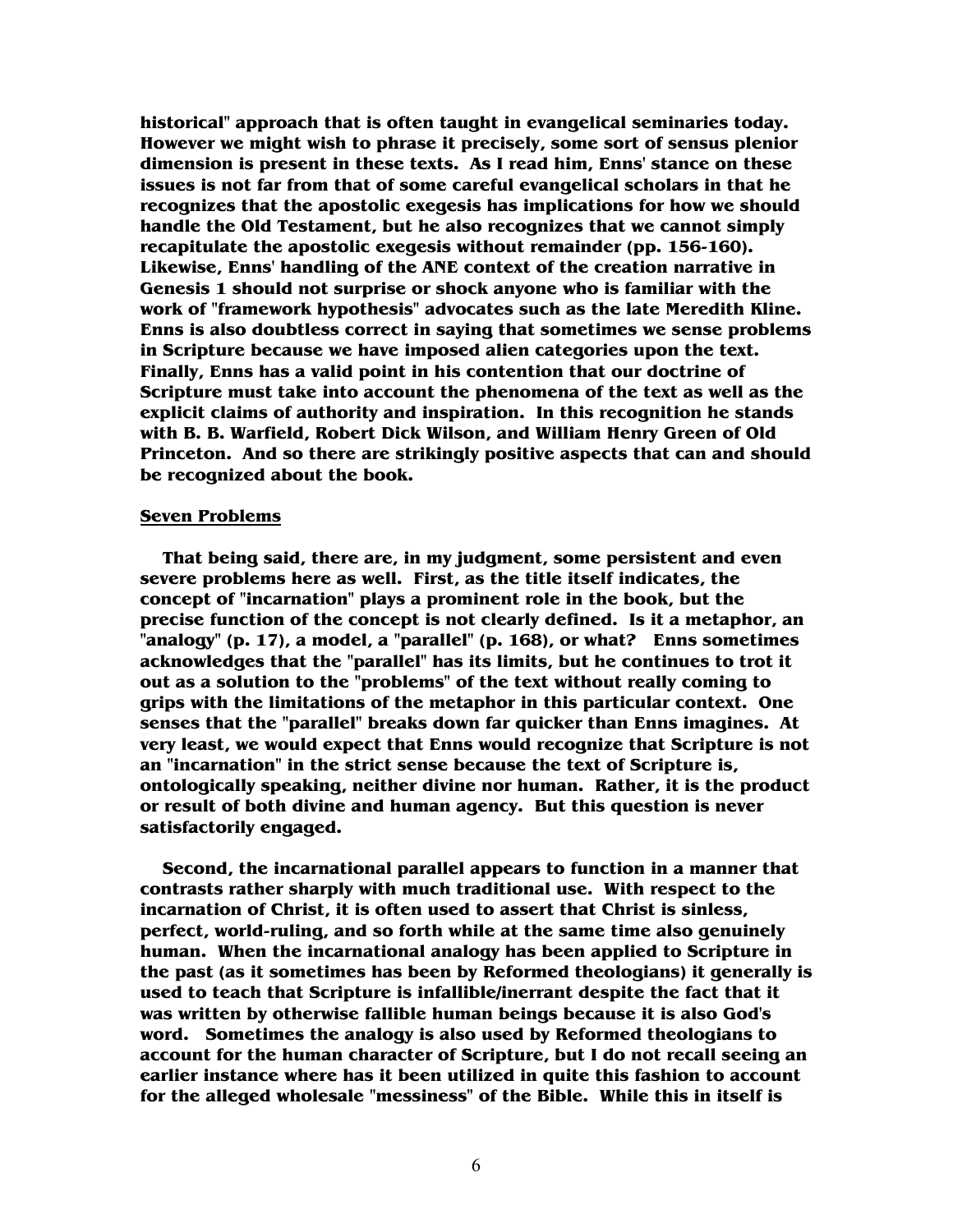**not a fatal objection--Enns, after all, could be right--it does pose a problem for any claim that he stands well within the tradition of Reformed discourse on this topic.[2] The limits of this line of thinking are further evident when we reverse the direction of the analogy: Given what Enns says about the "incarnation" of Scripture, what sort of Christology might this suggest? The answer seems to be some sort of kenotic or Ebionite Christology in which the human dimension largely trumps the divine, rather than the creedal Christology of Chalcedon.** 

 **Third, Enns seems overly preoccupied with what he deems the "problems" in Scripture, and he consistently rejects attempts at harmonization, even when harmonization is arguably the simplest and most reasonable solution (e.g., the Pentateuchal teaching on Hebrew slaves treated on pp. 90-91). But does not harmonization have its place? There are instances where Enns finds "problems" that do not exist--for example, he suggests that "Paul has Timothy, a Gentile, circumcised," despite what Paul says elsewhere about the circumcision of Gentiles (p. 95). But, in point of fact, as the son of a Jewish mother Timothy was a Jew. Similarly, Enns seems to reject any argument about the character of Scripture that is not substantiated by internal or external evidence, and deductions from the divine origin of Scripture are invariably rejected. Here Enns seems very much the child of the Enlightenment.** 

 **Fourth, as we would expect in light of the above, Enns at points concedes much, and in my judgment too much, to critical scholarship. For example, his views on the history of the Hebrew language, which are certainly debatable, lead to an implicit denial of the Mosaic authorship of the Pentateuch (pp. 51-52).[3] I fear that the incarnational analogy is simply a "fig leaf" for the acceptance of a range of post-Enlightenment critical conclusions regarding Scripture that heretofore have been deemed unacceptable in Evangelical circles.** 

 **Fifth, Enns' use of the category of "myth" may be questioned. Even if we grant that Genesis 1 and Enuma Elish assume basically the same cosmology (which seems to be the case[4]) there are still vast differences between these texts. When we read Enuma Elish and its story of Marduk and Tiamat we smile and rightly say, "That's ANE myth." When we read Genesis, we have interpretive question to be sure, but we also recognize that we are dealing with something very different in tone and content from Enuma Elish or Atrahasis. Given the bad odor of the term after D. F. Strauss and Bultmann, Enns' use of "myth" to describe some of the content of Genesis seems inappropriate.** 

 **Sixth, Enns' basic stance seems anti-doctrinal or at best indifferent to doctrine. Repeatedly we read about the "provisionality" of doctrine (see, e.g., pp. 49, 168-169). He suggests that our inescapable location within culture means that "our theologizing . . . will have a temporary and provisional--even fallen--dimension to it" (p. 169). Of course, there is some**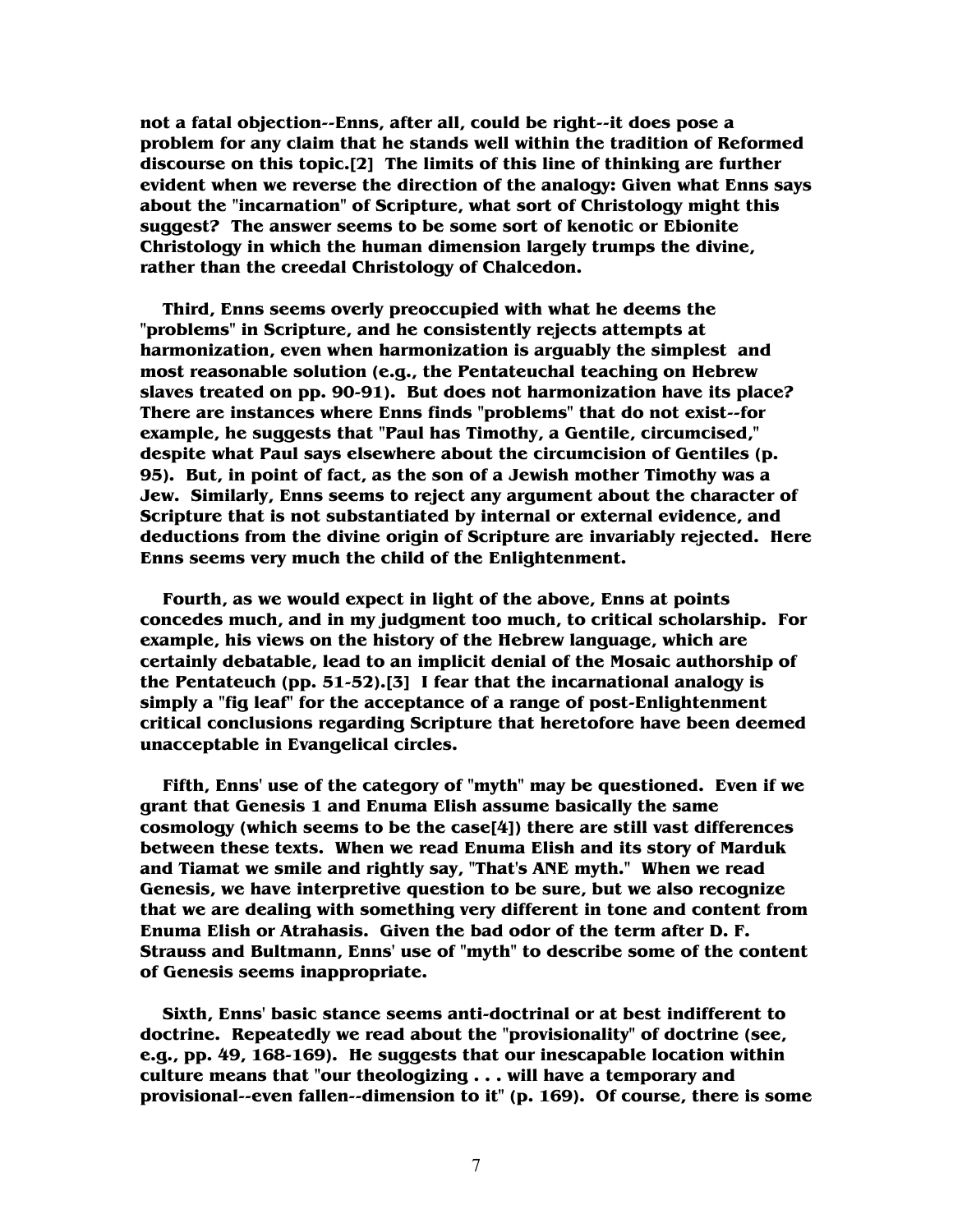**truth to this contention. We do not know as God knows, and there are a host of limitations attending our finite knowledge even as it is founded upon divine revelation (this is the truth that Reformed orthodoxy sought to articulate with the distinction between archetypal and ectypal knowledge). But in Enns' hands this insight becomes a blunt instrument which undercuts any appeal to doctrine or system. Repeatedly we read that the Bible is not about "rules" but rather "trajectories" (pp. 85-97, 170), and the obvious question emerges: Where and upon what basis is one to stand? Even the casual student of church history will quickly realize that the doctrine of the incarnation, which Enns purports to trumpet, was in fact the occasion of great conflict in both the pre- and post-Chalcedonian periods. In contending for the truth of the incarnation Athanasius and Leo the Great believed that they were articulating vital Christological "doctrine" and not just fuzzy "trajectories." At the end of the day, I'm driven to the suspicion that, for Enns, the "incarnational analogy" and all this talk of "trajectories" are simply rhetorical justification for the post-modern rejection of system and coherence.** 

 **Finally, there may well be an incipiently Neo-orthodox impulse at work here. When we read between the lines, Enns seems to point beyond the "problems" and "messiness" of Scripture itself to the dynamic of God speaking and witnessing to Christ through Scripture (see pp. 110, 168- 170). In this and in his emphasis upon the role of culture in theology (see p. 169) Enns is not far from the position currently articulated by John Franke of Biblical Theological Seminary, who has emerged as a spokesperson for postmodern evangelicalism and who is clearly indebted to Karl Barth in his view of Scripture. [5]** 

#### **Further Comments**

 **A host of questions emerge. For example, would I, as a professor at a Christian liberal arts college, use Inspiration and Incarnation as a textbook in one of my classes? As my students know all too well, I'm not opposed to the reading of liberal and critical voices. They know that in my classes they may well encounter Kant, Schleiermacher, Fosdick, Barth, Bultmann, Cone, and Ruether as well as Athanasius, Anselm, Calvin, Machen, and Grudem. But, having pondered the matter, I likely would not use this book in class, and for a number of reasons. One has to do with the message that is being sent. Here we have someone who claims, on some level, to be an evangelical and who teaches at one of the flagship institutions of American evangelicalism (and one that is known for its bedrock reliability on the doctrine of Scripture), but who is opening the door to highly problematic views of Scripture. Enns uses the language of "Christ-centered" evangelical piety to undermine the evangelical doctrine of Scripture, and I fear that this book will be a stepping stone for some to a neo-liberalism that breathes deeply of the post-modern air. Another has to do with the theological grid that is imposed on the biblical materials. While many of**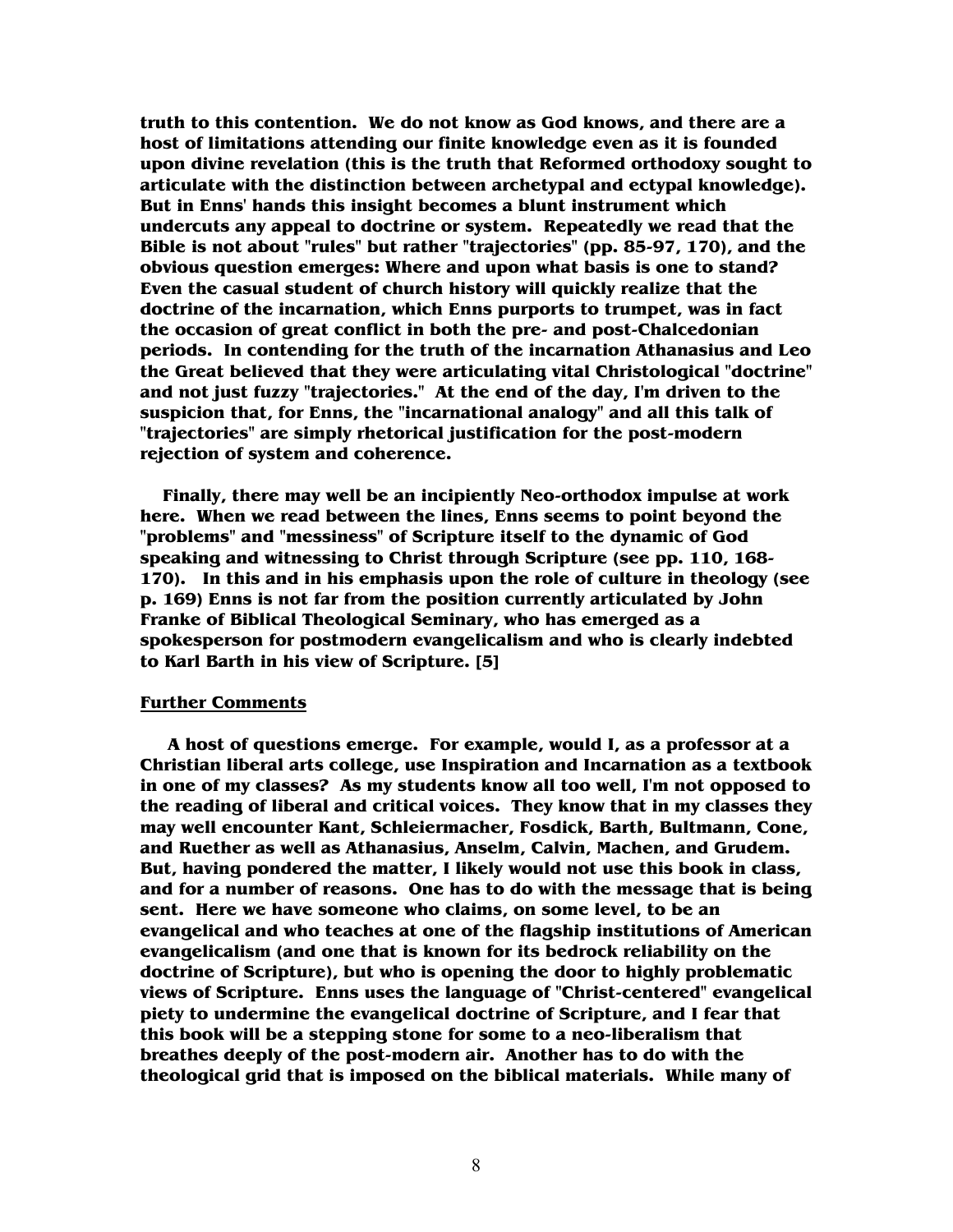**the questions Enns asks are worthwhile, his use of the incarnational analogy ultimately creates more problems than it solves.** 

 **I also wonder how this story might have turned out differently. What if Dr. Enns had sought the counsel of his colleagues prior to publication? As a Westminster alumnus I'm reminded of the example set by the late Dr. Ray Dillard. When Prof. Dillard realized that his redactional reading of 2 Chronicles was "pushing the envelope," he engaged his faculty colleagues in dialogue and discussion. While not all agree with his conclusions, Dillard's commentary on 2 Chronicles stands as a monument of careful evangelical scholarship. Alas, that apparently did not happen in this instance, and the church is the poorer for it.** 

**[1] This extended review was in large measure written prior to the release by Westminster Seminary in May 2008 of internal documents pertaining to the Enns controversy. Interested readers of this piece are encouraged to read through those documents:** 

**(http://www.wts.edu/about/beliefs/statements/theological\_discussion\_docum en.html),** 

**(http://www.wts.edu/uploads/images/files/Official%20Theological%20Docum ents%20for%20Web.pdf).** 

**[2] Enns did address this larger question at some length in his 2006 ETS paper presentation. The following quotations, from books that fell readily to hand in my office, illustrate this problem nicely. B. B. Warfield, Inspiration and Authority (P&R), pp. 162-163: "Even so distant an analogy may enable us, however, to recognize that as, in the case of Our Lord's person, the human nature remains truly human while yet it can never fall into sin or error because it can never act out of relation with the Divine nature into conjunction with which it has been brought; so in the case of the production of Scripture by the conjoint action of human and Divine factors, the human factors have acted as human factors, and have left their mark on the product as such, and yet cannot have fallen into that error which we say it is human to fall into, because they have not acted apart from the Divine factors, by themselves, but only under their unerring guidance."** 

**W.G.T. Shedd, Dogmatic Theology, I: 102, writes: "The written Word is indeed Divine-human, like the incarnate Word. But the human element in Scripture, like the human nature in our Lord, is preserved from the defects of the common human, and becomes pure and ideal human. The human mind alone and by itself is fallible, but when inspired and moved by the Holy Spirit becomes infallible, because it is no longer alone and by itself. The written word, in this respect, is analogous to the incarnate Word. . . . Similarly, when the Holy Spirit inspires a human mind, though this human mind is not freed from all sin, because inspiration is not sanctification, yet it is freed from all error on the points involved. It is no longer the fallibly human, but is infallible upon all subjects respecting which it is inspired to teach."**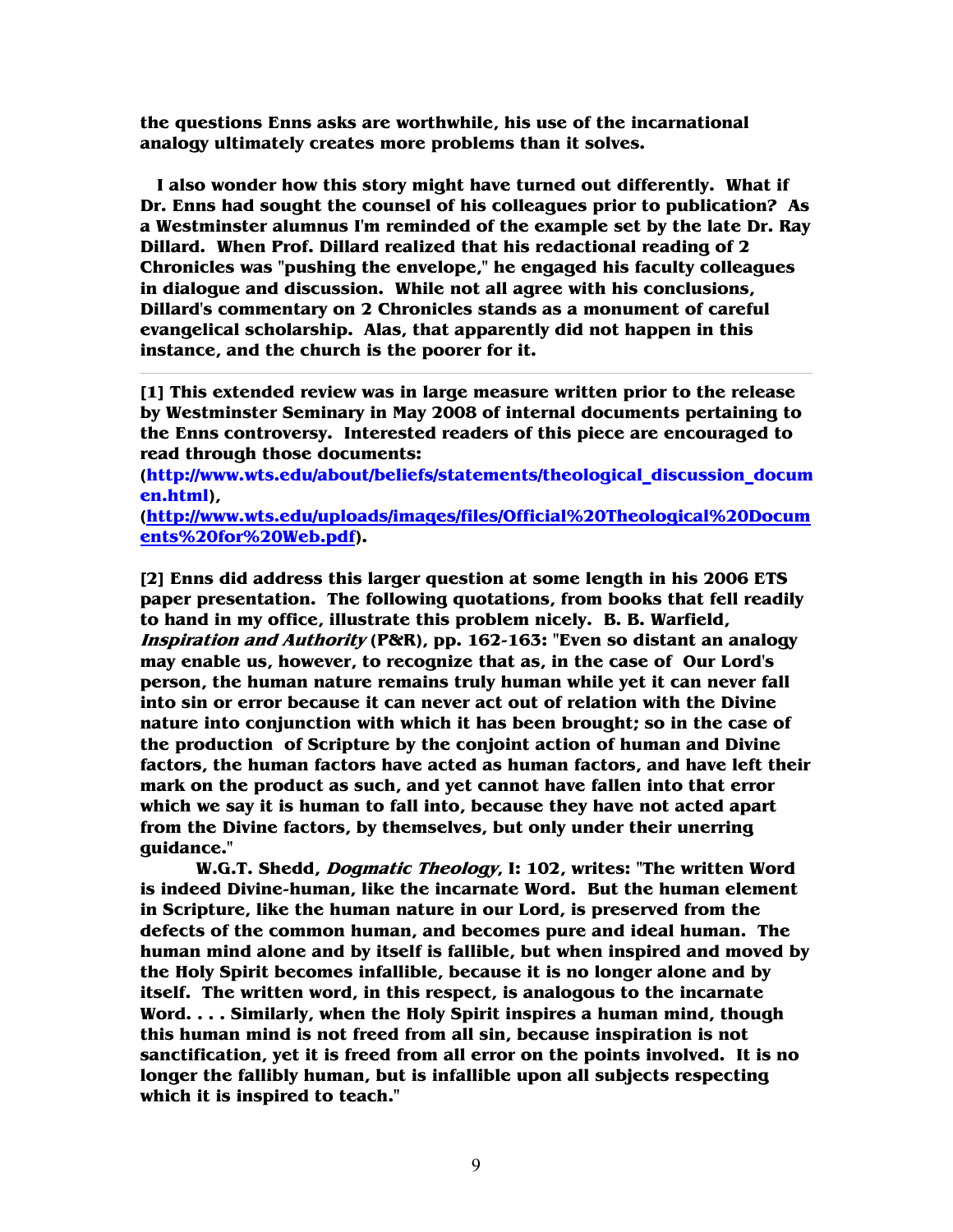**Even Herman Bavinck, who emphatically does use the incarnational analogy to speak of Scripture as "humanly weak and despised and ignoble" and as taking "servant form," also says (Reformed Dogmatics, I: 435): "The recording of the word, of revelation, invites us to recognize that dimension of weakness and lowliness, the servant form, also in Scripture. But just as Christ's human nature, however weak and lowly, remained free from sin, so also Scripture is 'conceived without defect or stain'; totally human in all its parts but also divine in all its parts.** 

**This incarnational analogy, as applied to Scripture, has an interesting history in Reformed circles. A survey of the index entries for "incarnation" in volume 2 of Richard Muller's Post-Reformation Reformed Dogmatics suggests that while early Reformed thinkers saw Christology and bibliology in close connection, they did not typically speak of inspiration and the nature of Scripture in "incarnational" terms. This situation apparently changes in nineteenth and twentieth centuries as the doctrine of Scripture, and especially the divine character of the Bible, became more controversial. In this context, as we see above, the incarnational analogy is used but generally to affirm the divine character and origin of Scripture. This use is then turned upside down by Karl Barth, who explicitly uses the incarnational analogy in such a way as to insist on the humanness and fallibility of Scripture. Barth, Church Dogmatics I/2:509-510: "There are obvious overlappings and contradictions--e.g., between the Law and the prophets, between John and the Synoptists, between Paul and James. But nowhere are we given a single rule by which to make a common order, perhaps an order of precedence, but at any rate a synthesis, of what is in itself such a varied whole. Nowhere do we find a rule which enables us to grasp it in such a way that we can make organic parts of the distinctions and evade the contradictions as such. We are led now one way, now another--each of the biblical writers obviously speaking only quod potuit homo--and in both ways, and whoever is the author, we are always confronted with the question of faith. . . . For within certain limits and therefore relatively they are all vulnerable and therefore capable of error even in respect of religion and theology. In view of the actual constitution of the Old and New Testaments this is something that we cannot possibly deny if we are not to take away their humanity, if we are not to be guilty of Docetism." On balance, it appears that Enns' use of the incarnational analogy is considerably closer to Barth than to Warfield, Shedd, and Bavinck.** 

**[3] Enns was rightly challenged on this point by Richard E. Averbeck, "Compositional and Theological Implications for the Pentateuch from the Early History of the Hebrew Language," unpublished paper presented at the 2006 ETS Annual meeting.** 

**[4]I treat this matter briefly in William B. Evans, "The NAPARC Community and the Peculiar Challenges of Our Time," Presbyterion: Covenant Seminary Review 27:1 (Spring 2001): 7-11.**